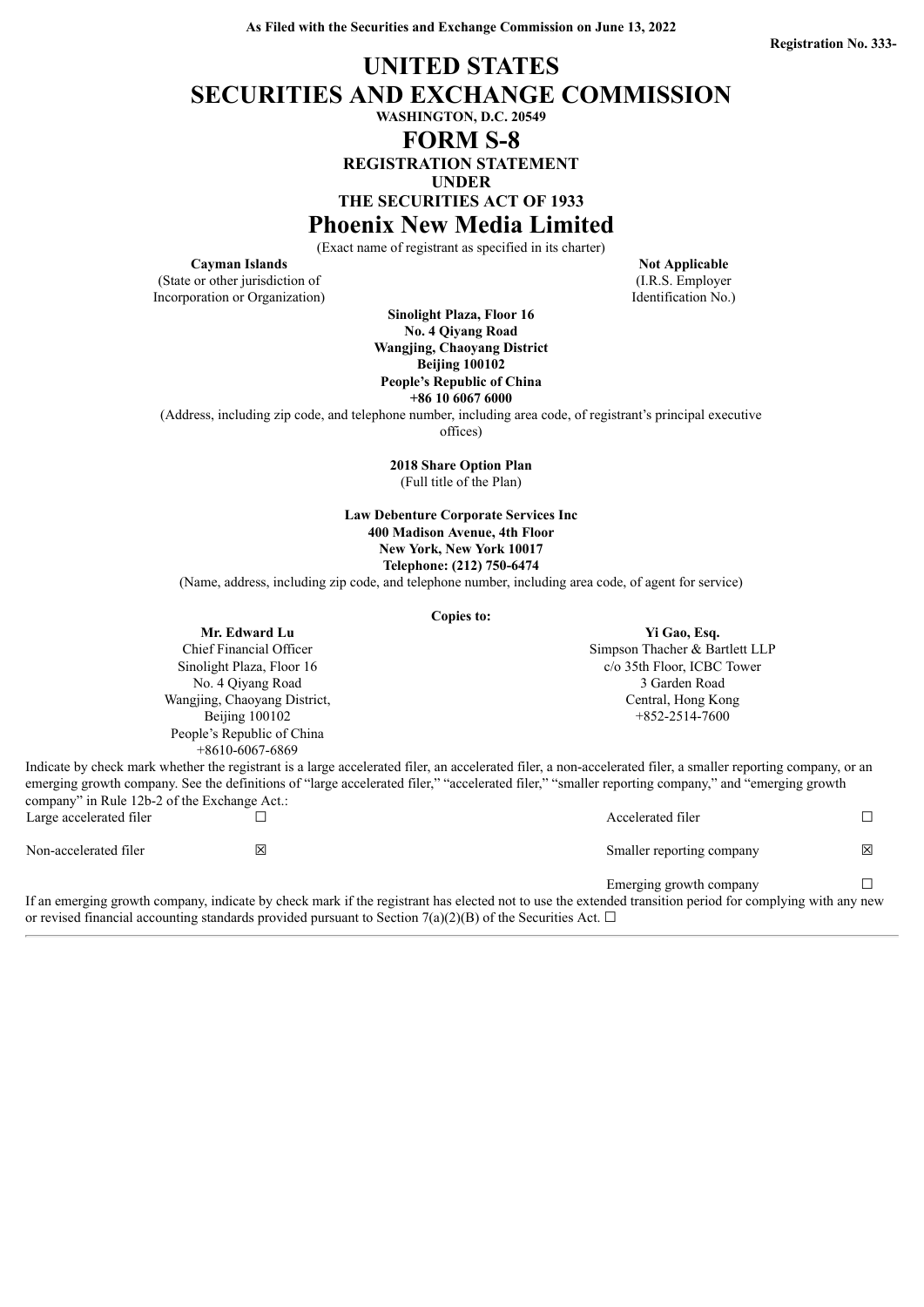#### **EXPLANATORY NOTE**

This registration statement on Form S-8 ("Registration Statement") is being filed pursuant to the General Instruction E to Form S-8 for the purpose of registering an aggregate of 26,593,526 additional Class A ordinary shares, par value US\$0.01 per share (the "Class A Ordinary Shares") of Phoenix New Media Limited (the "Registrant"), that are reserved for issuance under the Registrant's 2018 Share Option Plan (the "2018 Plan"). These 26,593,526 additional Class A Ordinary Shares have been added to the 2018 Plan effective on June 6, 2022. These 26,593,526 additional Class A Ordinary Shares are of the same class as other securities for which a registration statement on Form S-8 was filed with the Securities and Exchange Commission (the "Commission") on June 29, 2018 (File No. 333-225976) (the "Existing S-8 Registration Statement"), but were not registered under the Existing S-8 Registration Statement. An aggregate of 26,433,526 Class A Ordinary Shares in the capital of the Registrant were previously registered for issuance under the 2018 Plan pursuant to the Existing S-8 Registration Statement. Pursuant to the General Instruction E to Form S-8, the contents of the Existing S-8 Registration Statement are incorporated by reference into this Registration Statement, except as otherwise set forth herein.

#### **PART II**

#### **INFORMATION REQUIRED IN THE REGISTRATION STATEMENT**

#### **ITEM 3. Incorporation of Documents by Reference**

The following documents filed by the Registrant with the Commission are incorporated by reference herein:

a. The Registrant's registration statement on [Form](http://www.sec.gov/Archives/edgar/data/0001509646/000110465918042966/a18-15762_1s8.htm) S-8 (File No. 333-225976) filed with the Commission on June 29, 2018;

b. The Registrant's annual report on [Form](https://www.sec.gov/ix?doc=/Archives/edgar/data/0001509646/000156459022016225/feng-20f_20211231.htm) 20-F filed with the Commission on April 28, 2022, which includes audited financial statements for the year ended December 31, 2021; and

c. The description of the Registrant's Class A ordinary shares and American Depositary Shares contained in its Registration Statement on Form 8-A (File No. 001-35158) filed with the [Commission](http://www.sec.gov/Archives/edgar/data/0001509646/000110465911023085/a10-22779_58a12b.htm) on April 28, 2011 pursuant to Section 12 of the Securities Exchange Act of 1934, as amended (the "Exchange Act").

All documents filed pursuant to Sections 13(a), 13(c), 14 and 15(d) of the Exchange Act after the date of this Registration Statement and prior to the filing of a post-effective amendment which indicates that all securities offered hereby have been sold or which deregisters all securities then remaining unsold, shall be deemed to be incorporated by reference into this Registration Statement and to be a part hereof from the date of filing of such documents. Any statement contained in a document incorporated or deemed to be incorporated by reference herein shall be deemed to be modified or superseded for purposes of this Registration Statement to the extent that a statement contained herein or in any other subsequently filed document which also is or is deemed to be incorporated by reference herein modifies or supersedes such statement. Any such statement so modified or superseded shall not be deemed, except as so modified or superseded, to constitute a part of this Registration Statement.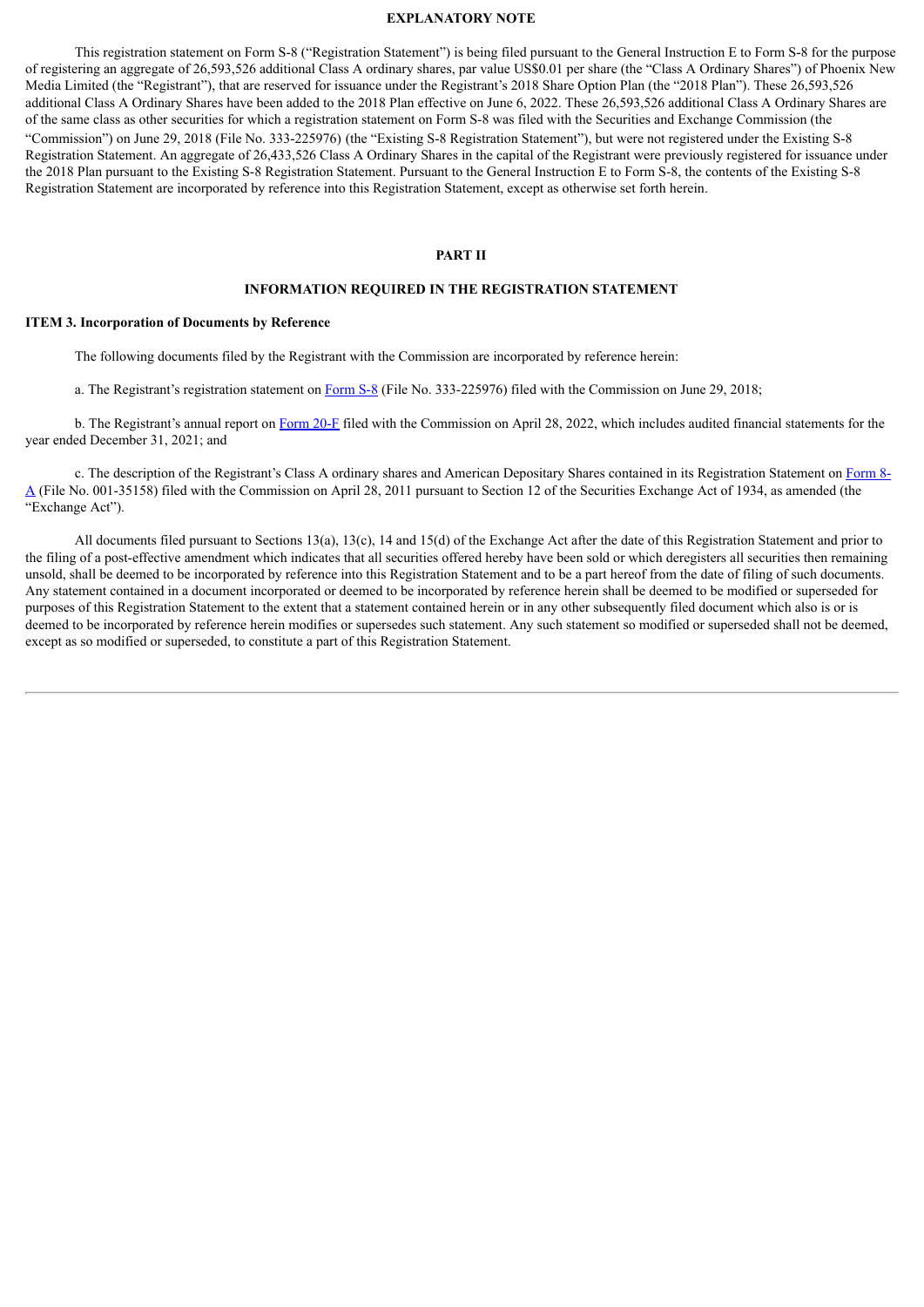### **ITEM 8. Exhibits**

| Exhibit<br>Number          | <b>Description</b>                                                                                                                                                                                                                  |
|----------------------------|-------------------------------------------------------------------------------------------------------------------------------------------------------------------------------------------------------------------------------------|
| 4.1                        | Second Amended and Restated Memorandum and Articles of Association of the Registrant (incorporated herein by reference to Exhibit<br>3.2 to the Registrant's Registration Statement on Form F-1 (File No. 333-173666))              |
| $5.1*$                     | Opinion of Convers Dill & Pearman                                                                                                                                                                                                   |
| 10.1                       | Phoenix New Media Limited 2018 Share Option Plan (incorporated by reference to Exhibit 99.1 of the Registration Statement on Form S-<br>8 (File No. 333-225976) filed with the Securities and Exchange Commission on June 29, 2018) |
| $23.1*$                    | Consent of Convers Dill & Pearman (included in Exhibit $5.1$ )                                                                                                                                                                      |
| $23.2*$                    | Consent of PricewaterhouseCoopers Zhong Tian LLP                                                                                                                                                                                    |
| $24.1*$                    | Power of Attorney (included on signature page hereto)                                                                                                                                                                               |
| $107*$<br>* Filed herewith | <b>Filing Fee Table</b>                                                                                                                                                                                                             |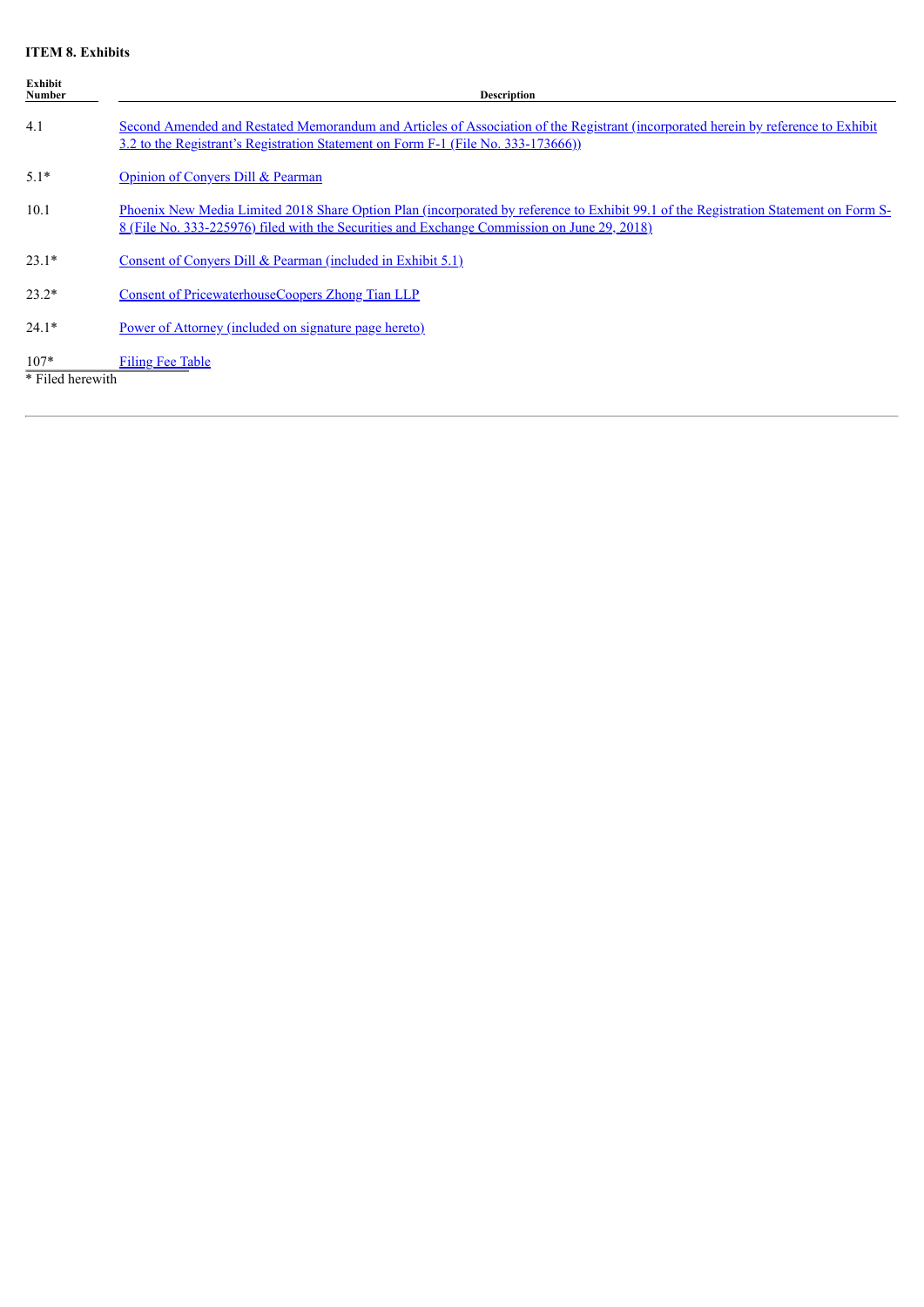# **SIGNATURES**

Pursuant to the requirements of the Securities Act, the Registrant certifies that it has reasonable grounds to believe that it meets all of the requirements for filing on Form S-8 and has duly caused this Registration Statement to be signed on its behalf by the undersigned, thereunto duly authorized, in the People's Republic of China on June 13, 2022.

#### **Phoenix New Media Limited**

By: /s/ Shuang Liu

Name: Shuang Liu Title: Chief Executive Officer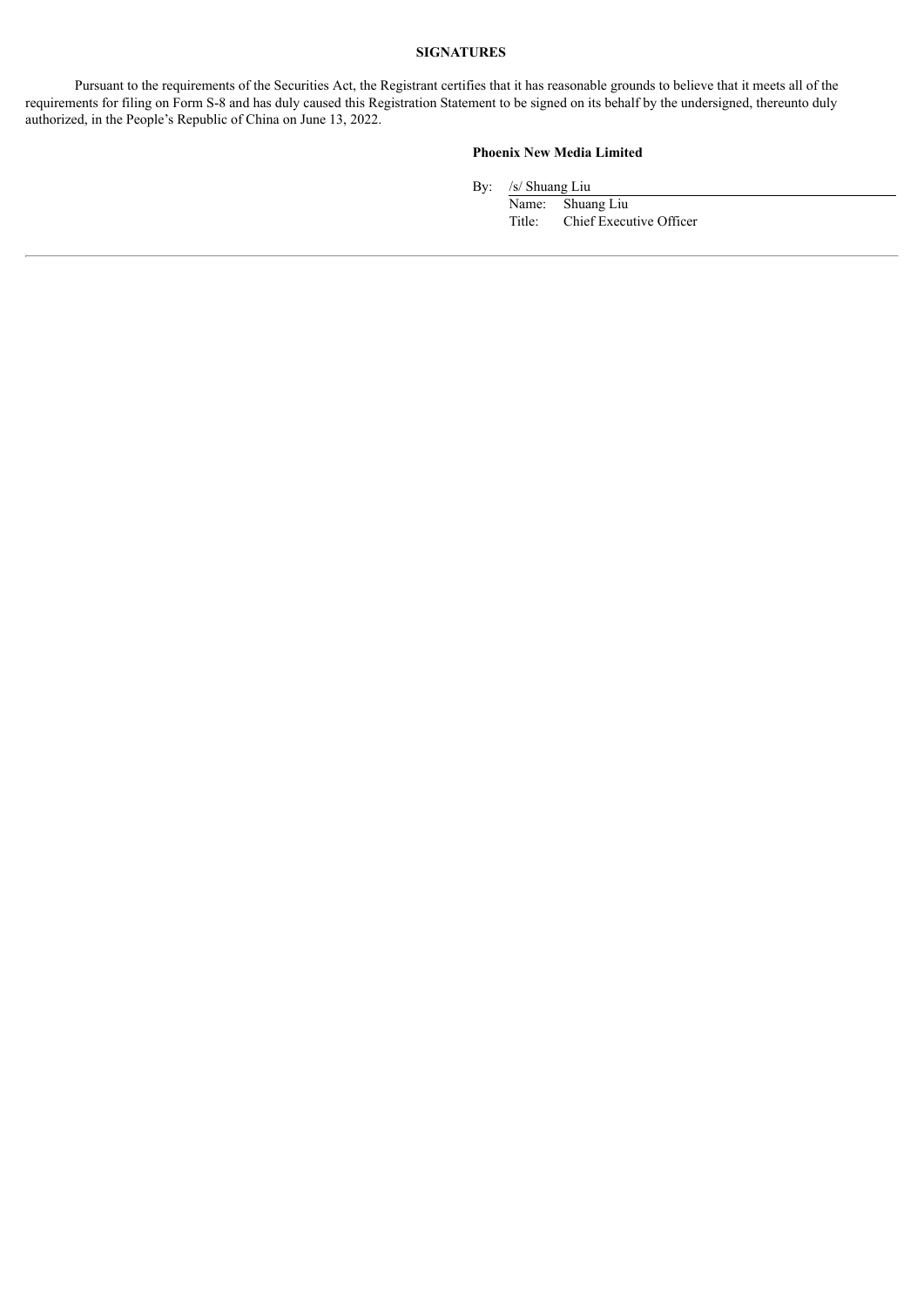#### **POWER OF ATTORNEY**

<span id="page-4-0"></span>KNOW ALL PERSONS BY THESE PRESENTS, that each person whose signature appears below does hereby constitute and appoint Shuang Liu and Edward Lu, as his or her true and lawful attorneys-in-fact and agents, each with full power of substitution and re-substitution, for and in such person's name, place and stead, in any and all capacities, to sign any and all amendments (including post-effective amendments) to this Registration Statement, as amended, and all post-effective amendments thereto and to file the same, with all exhibits thereto, and other documents in connection therewith, with the Securities and Exchange Commission, granting unto said attorneys-in-fact and agents, and each of them, full power and authority to do and perform each and every act and thing requisite and necessary to be done in connection therewith and about the premises, as fully to all intents and purposes as he or she might or could do in person, hereby ratifying and confirming all that said attorneys-in-fact and agents, or any of them, may lawfully do or cause to be done by virtue hereof.

Pursuant to the requirements of the Securities Act of 1933, as amended, this Registration Statement has been signed by the following persons in the capacities and on June 13, 2022.

| Signature              | <b>Title</b>                                 |
|------------------------|----------------------------------------------|
| /s/ Yusheng Sun        | Chairman of the Board of Directors           |
| Yusheng Sun            |                                              |
| /s/ Shuang Liu         | Director and Chief Executive Officer         |
| Shuang Liu             | (principal executive officer)                |
| /s/ Daguang He         | Director                                     |
| Daguang He             |                                              |
| /s/ Ka Keung Yeung     | Director                                     |
| Ka Keung Yeung         |                                              |
| /s/ Xiaoyan Chi        | Director and Senior Vice President           |
| Xiaoyan Chi            |                                              |
| /s/ Carson Wen         | <b>Independent Director</b>                  |
| Carson Wen             |                                              |
| /s/ Jerry Juying Zhang | <b>Independent Director</b>                  |
| Jerry Juying Zhang     |                                              |
| /s/ Edward Lu          | Chief Financial Officer                      |
| Edward Lu              | (principal financial and accounting officer) |
| /s/ Chun Liu           | Senior Vice President                        |
| Chun Liu               |                                              |
|                        |                                              |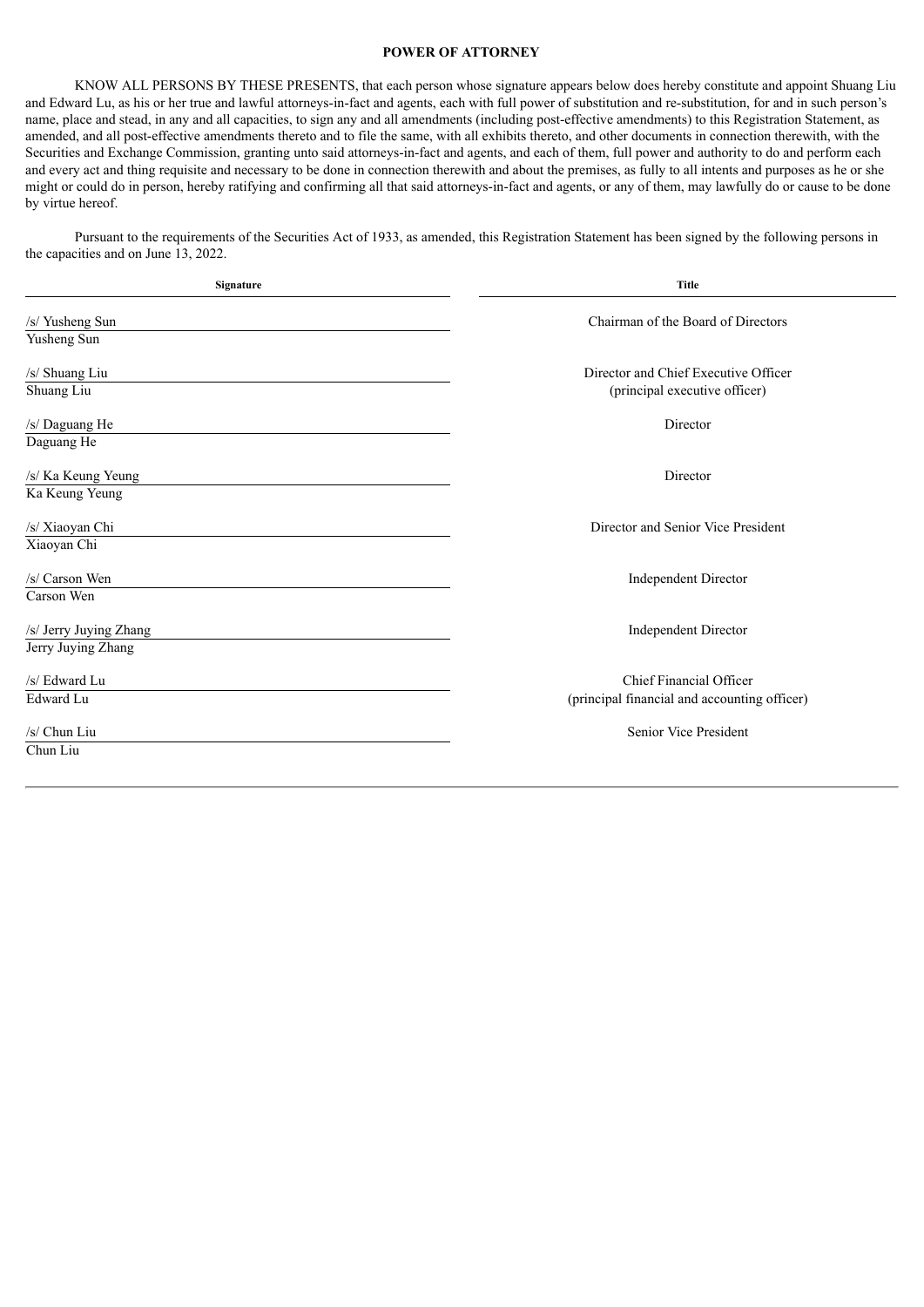# **SIGNATURE OF AUTHORIZED REPRESENTATIVE IN THE UNITED STATES**

Pursuant to the Securities Act of 1933, as amended, the undersigned, the duly authorized representative in the United States of Phoenix New Media Limited has signed this registration statement or amendment thereto in New York, New York on June 13, 2022.

### Authorized U.S. Representative

By: /s/ George Boychuk

Name: George Boychuk Title: Managing Director, Depositary Management Corporation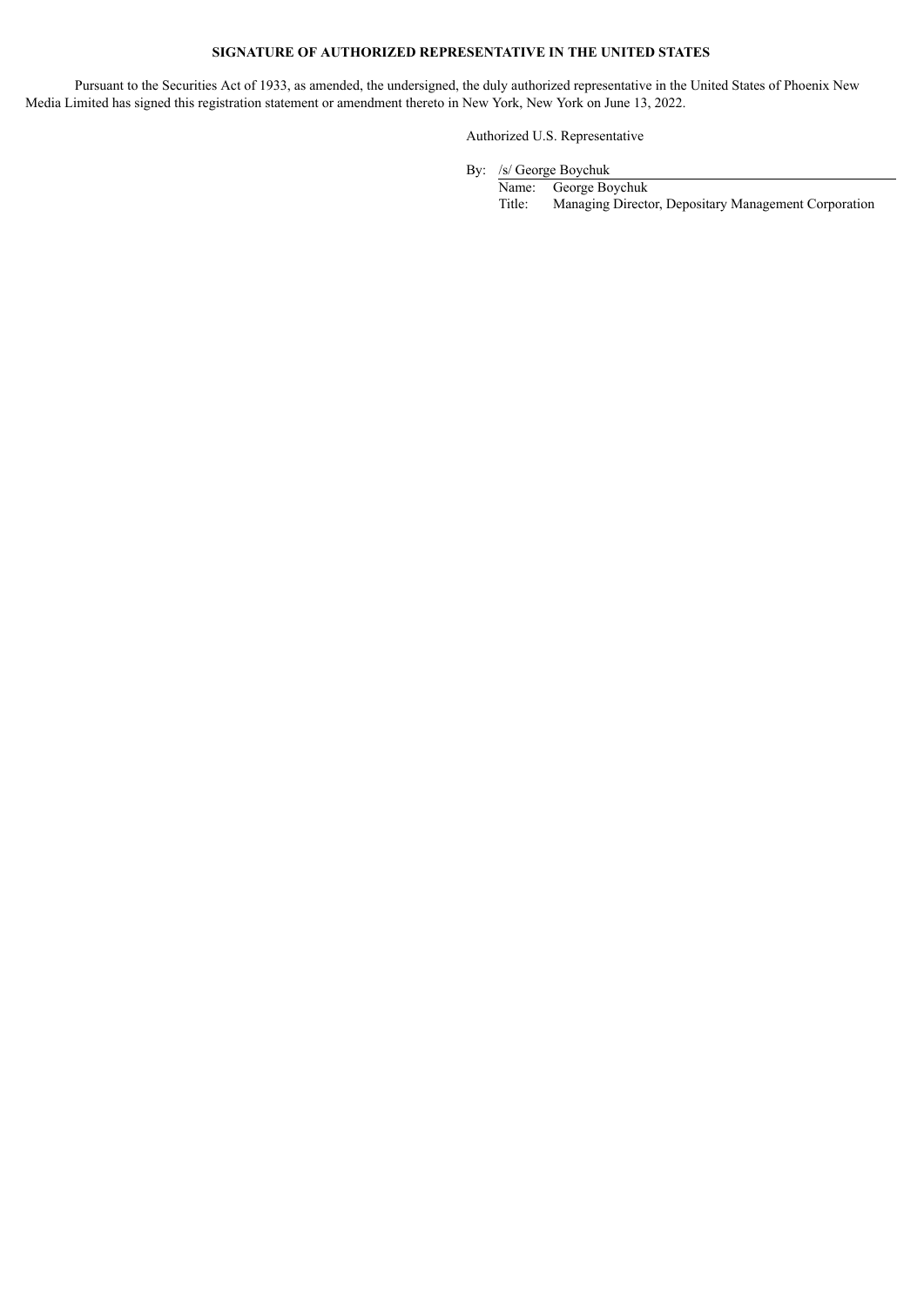<span id="page-6-0"></span>13 June 2022

Matter No.: 836090 Doc Ref: 108155194 852 2842 9530 / 2842 9403 Richard.Hall@conyersdill.com Beverly.Cheung@conyersdill.com

Phoenix New Media Limited Cricket Square Hutchins Drive, P.O. Box 2681 Grand Cayman KY1-1111 Cayman Islands

Dear Sirs,

# Re: **Phoenix New Media Limited (the "Company")**

We have acted as special Cayman Islands legal counsel to the Company in connection with a registration statement on Form S-8 filed by the Company with the United States Securities and Exchange Commission (the "**Commission**") on or about the date hereof (the "**Registration Statement**", which term does not include any other document or agreement whether or not specifically referred to therein or attached as an exhibit or schedule thereto), relating to the registration of an aggregate of 26,593,526 class A ordinary shares, par value US\$0.01 per share (the "**Shares**") to be issued pursuant to the share option scheme of the Company adopted on 6 June 2018 (the "**Plan**", which term does not include any other document or agreement whether or not specifically referred to therein or attached as an exhibit or schedule thereto).

# **1. DOCUMENTS REVIEWED**

For the purposes of giving this opinion, we have examined and relied upon copies of the following documents:

- 1.1 the Registration Statement; and
- 1.2 the Plan.

We have also reviewed and relied upon copies of:

- 1.3 the Amended and Restated Memorandum and Articles of Association of the Company;
- 1.4 the written resolutions of the directors of the Company passed on 6 May 2022; and
- 1.5 the minutes of a general meeting of the shareholders of Phoenix Media Investment (Holdings) Limited dated 6 June 2018 containing an ordinary resolution approving the adoption of the Plan and the minutes of a general meeting of the shareholders of Phoenix Media Investment (Holdings)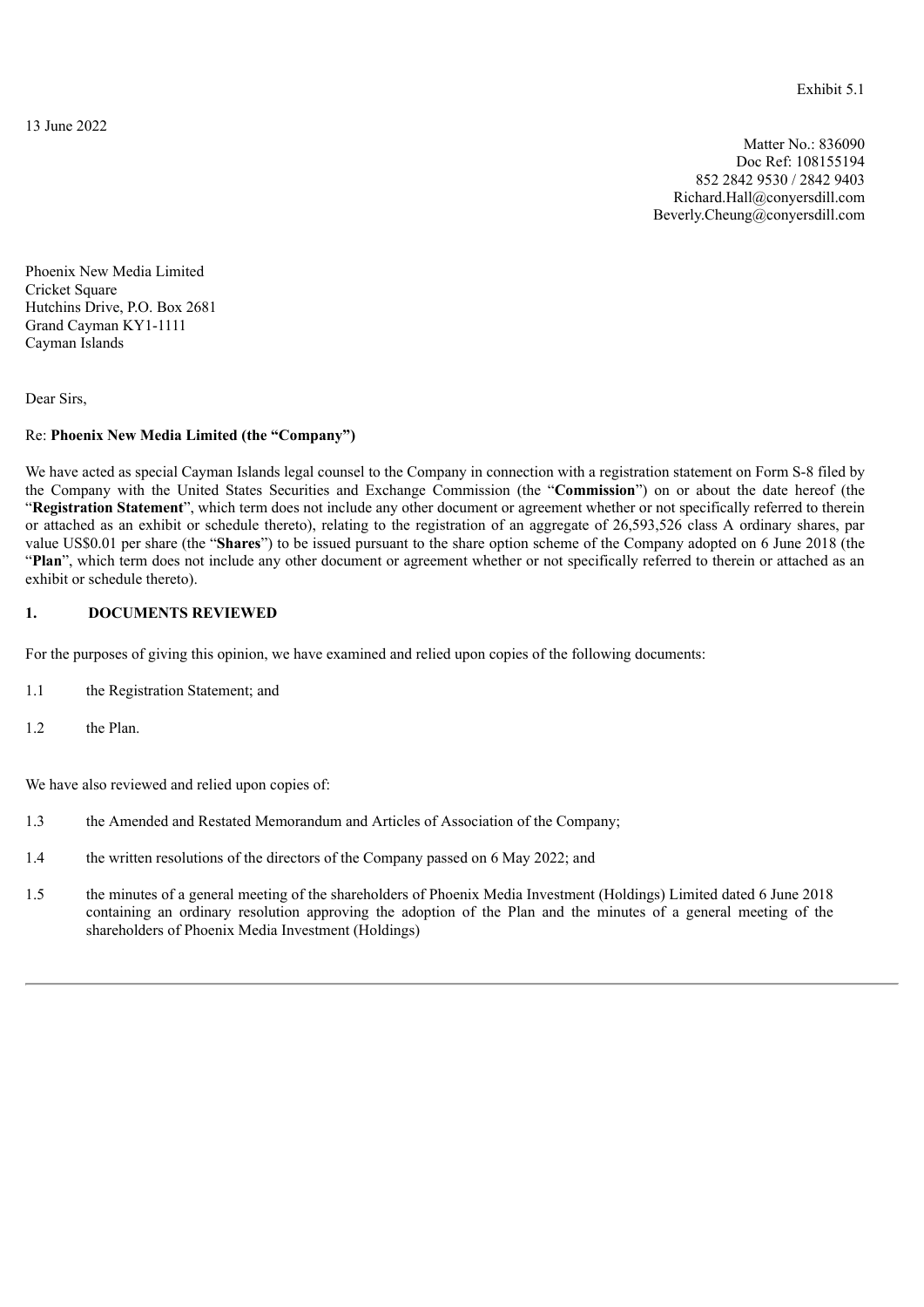Limited dated 6 June 2022 approving the refreshed and renewed limit provided under the Plan (collectively, the "**Resolutions**");

- 1.6 a certificate of good standing of the Company dated 17 May 2022 (the "**Certificate Date**"); and
- 1.7 such other documents and made such enquiries as to questions of law as we have deemed necessary in order to render the opinion set forth below.

# **2. ASSUMPTIONS**

We have assumed:

- 2.1 the genuineness and authenticity of all signatures and the conformity to the originals of all copies of documents (whether or not certified) examined by us and the authenticity and completeness of the originals from which such copies were taken;
- 2.2 the accuracy and completeness of all factual representations made in the Registration Statement, the Plan and other documents reviewed by us;
- 2.3 that the Resolutions were passed at one or more duly convened, constituted and quorate meetings, or by unanimous written resolutions, remain in full force and effect and have not been rescinded or amended;
- 2.4 that there is no provision of the law of any jurisdiction, other than the Cayman Islands, which would have any implication in relation to the opinions expressed herein;
- 2.5 that upon issue of any shares by the Company upon exercise of the options granted under the Plan, the Company will receive consideration for the full issue price thereof which shall be equal to at least the par value thereof;
- 2.6 the validity and binding effect under the laws of the United States of America of the Registration Statement and that the Registration Statement will be duly filed with the Commission;
- 2.7 all options and awards granted under the Plan are or were duly authorised in accordance with the terms of the Plan and the number of options and awards granted under the Plan are or were within the limit (if any) provided under the Plan;
- 2.8 that on the date of issuance of any of the Shares, the Company will have sufficient authorised but unissued Shares; and
- 2.9 that on the date of issuance of any award under the Plan, the Company will be able to pay its liabilities as they become due.

# **3. QUALIFICATIONS**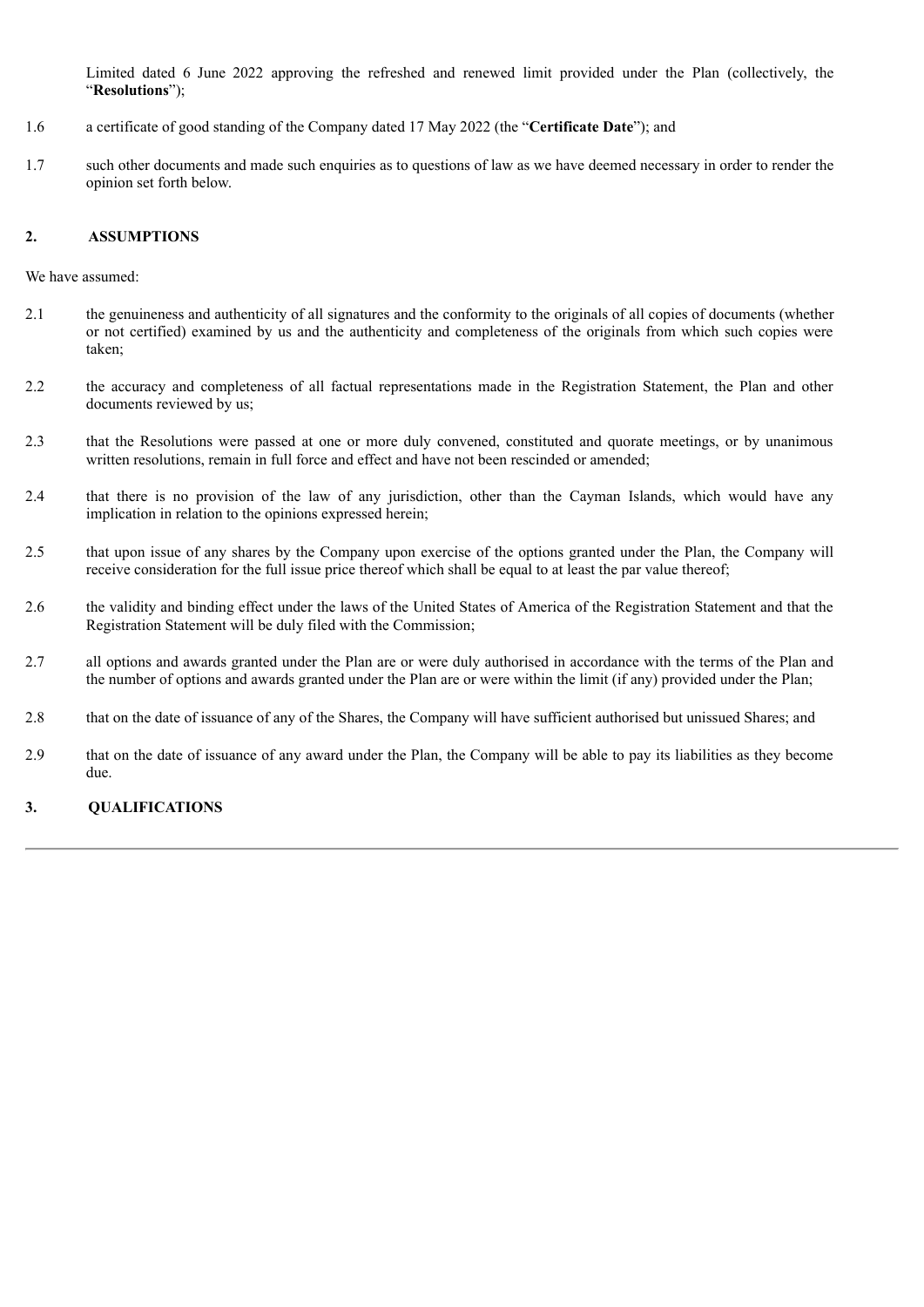- 3.1 We express no opinion with respect to the issuance of Shares pursuant to any provision of the Plan that purports to obligate the Company to issue Shares following the commencement of a winding up or liquidation.
- 3.2 We have made no investigation of and express no opinion in relation to the laws of any jurisdiction other than the Cayman Islands. This opinion is to be governed by and construed in accordance with the laws of the Cayman Islands and is limited to and is given on the basis of the current law and practice in the Cayman Islands. This opinion is issued solely for the purposes of the filing of the Registration Statement and the issuance of the Shares by the Company and is not to be relied upon in respect of any other matter.

# **4. OPINION**

On the basis of and subject to the foregoing, we are of the opinion that:

- 4.1 The Company is duly incorporated and existing under the laws of the Cayman Islands and, based on the Certificate of Good Standing, is in good standing as at the Certificate Date. Pursuant to the Companies Act (the "**Act**"), a company is deemed to be in good standing if all fees and penalties under the Act have been paid and the Registrar of Companies has no knowledge that the company is in default under the Act.
- 4.2 The Shares, when issued and paid for in accordance with the Plan, will be validly issued, fully paid and non-assessable (which term when used herein means that no further sums are required to be paid by the holders thereof in connection with the issue or holding of such shares).

We hereby consent to the filing of this opinion with the Commission as an exhibit to the Registration Statement. In giving this consent, we do not hereby admit that we are experts within the meaning of Section 11 of the Securities Act or that we come within the category of persons whose consent is required under Section 7 of the Securities Act or the Rules and Regulations of the Commission promulgated thereunder.

Yours faithfully,

/s/ Conyers Dill & Pearman

**Conyers Dill & Pearman**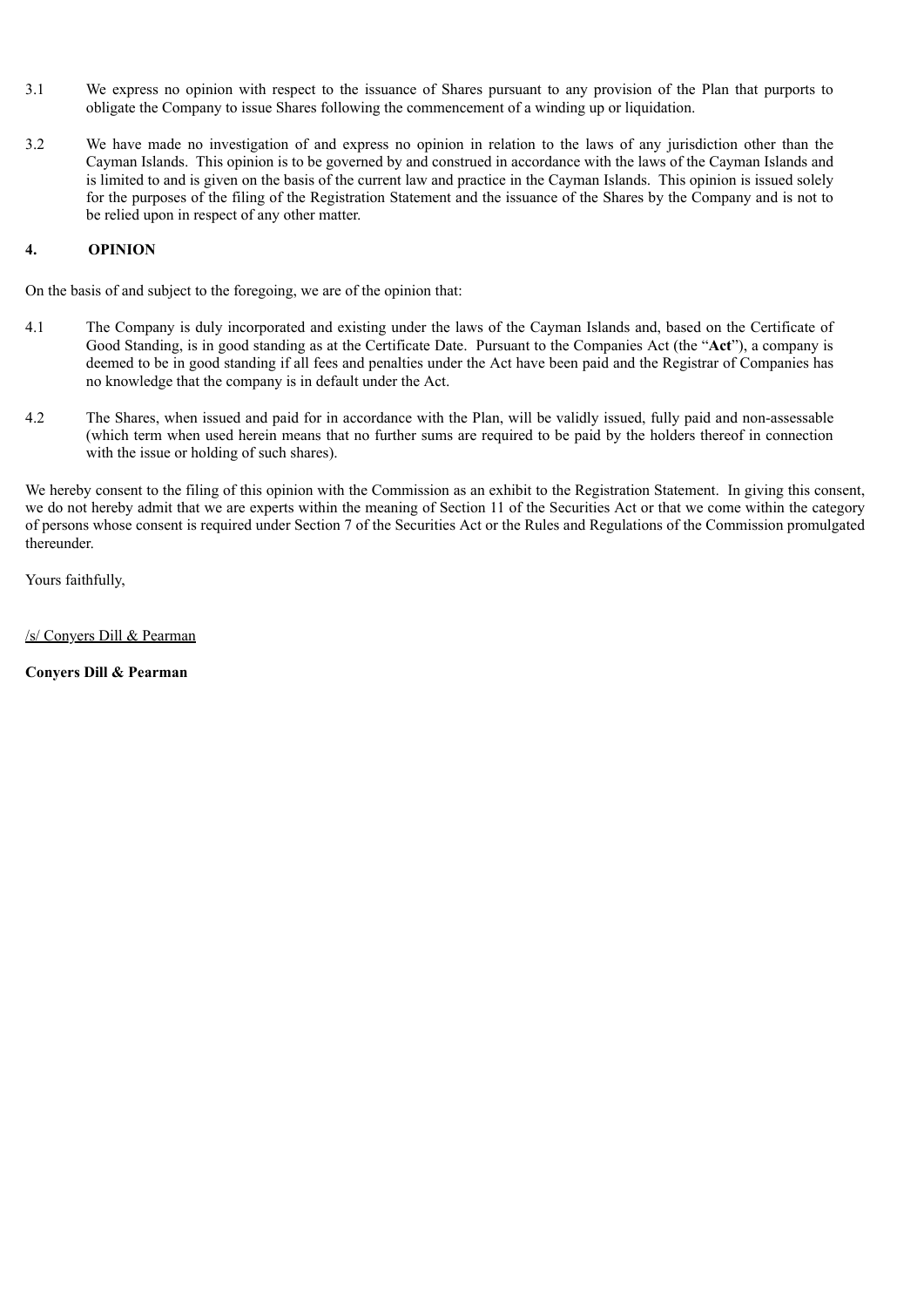# **CONSENT OF INDEPENDENT REGISTERED PUBLIC ACCOUNTING FIRM**

<span id="page-9-0"></span>We hereby consent to the incorporation by reference in this Registration Statement on Form S-8 of Phoenix New Media Limited of our report dated April 28, 2022 relating to the financial statements and the effectiveness of internal control over financial reporting, which appears in Phoenix New Media Limited's Annual Report on Form 20-F for the year ended December 31, 2021.

/s/ PricewaterhouseCoopers Zhong Tian LLP Beijing, the People's Republic of China June 13, 2022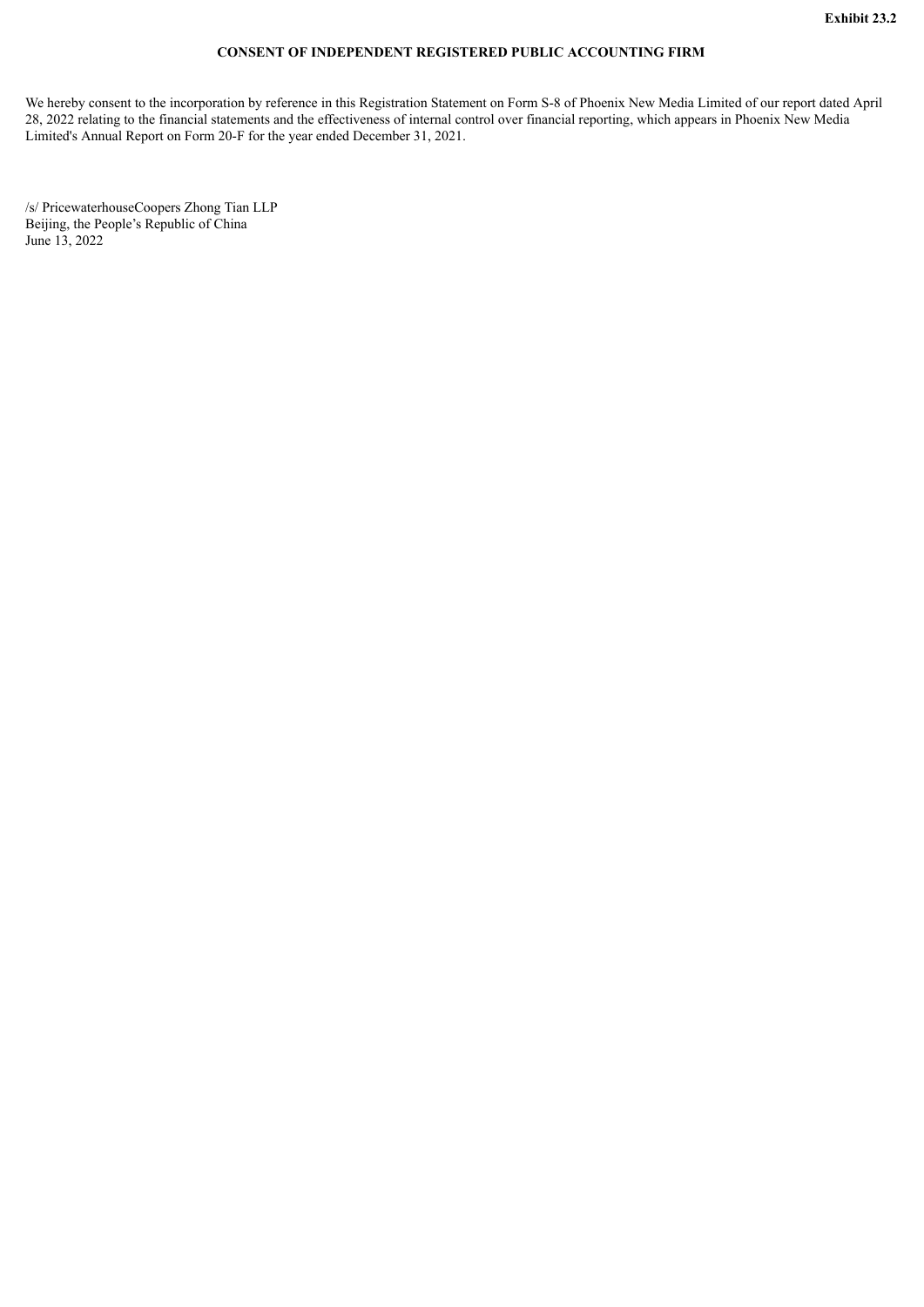#### **Calculation of Filing Fee Tables**

**Form S-8** (Form Type)

# **Phoenix New Media Limited**

(Exact Name of Registrant as Specified in its Charter)

#### Table 1: Newly Registered Securities

<span id="page-10-0"></span>

| <b>Security Type</b> | <b>Security</b><br><b>Class Title</b> | Fee<br><b>Calculation</b><br>Rule | Amount<br>Rejectered(1)                                                     | <b>Proposed</b><br>Maximum<br><b>Offering</b><br><b>Price Per</b><br>Unit | <b>Maximum</b><br>Aggregate<br><b>Offering</b><br>Price | <b>Fee Rate</b> | Amount of<br>Registration<br>Fee |
|----------------------|---------------------------------------|-----------------------------------|-----------------------------------------------------------------------------|---------------------------------------------------------------------------|---------------------------------------------------------|-----------------|----------------------------------|
|                      | Class A ordinary shares, par          |                                   |                                                                             |                                                                           |                                                         |                 |                                  |
| Equity               | value US\$0.01 per share(2)           | Other $(3)$                       | 26,593,526 shares <sup>(4)</sup> US\$0.0879 <sup>(3)</sup> US\$2,337,570.94 |                                                                           |                                                         | .0000927        | US\$216.70                       |
|                      |                                       |                                   |                                                                             |                                                                           |                                                         |                 |                                  |
|                      | <b>Total Offering Amounts</b>         |                                   |                                                                             |                                                                           | US\$2,337,570.94                                        |                 | US\$216.70                       |
|                      |                                       |                                   |                                                                             |                                                                           |                                                         |                 |                                  |
|                      | <b>Total Fee Offsets</b>              |                                   |                                                                             |                                                                           |                                                         |                 |                                  |
|                      |                                       |                                   |                                                                             |                                                                           |                                                         |                 |                                  |
|                      | <b>Net Fee Due</b>                    |                                   |                                                                             |                                                                           |                                                         |                 | US\$216.70                       |
|                      |                                       |                                   |                                                                             |                                                                           |                                                         |                 |                                  |

(1) Pursuant to Rule 416(a) under the Securities Act of 1933, as amended, the registration statement of which this exhibit 107 is a part includes an indeterminate number of additional Class A ordinary shares, par value US\$0.01 per share (the "Class A Ordinary Shares") of Phoenix New Media Limited (the "Registrant"), which may be offered and issued under the Registrant's 2018 Share Option Plan (the "2018 Plan") to prevent dilution from stock splits, stock dividends or similar transactions.

(2) These Class A Ordinary Shares may be represented by the Registrant's American depositary shares ("ADSs"), each of which represents forty-eight Class A Ordinary Shares. ADSs issuable upon deposit of the securities registered hereby have been registered under separate registration statements on Form F-6 (File No. 333-212488), as amended.